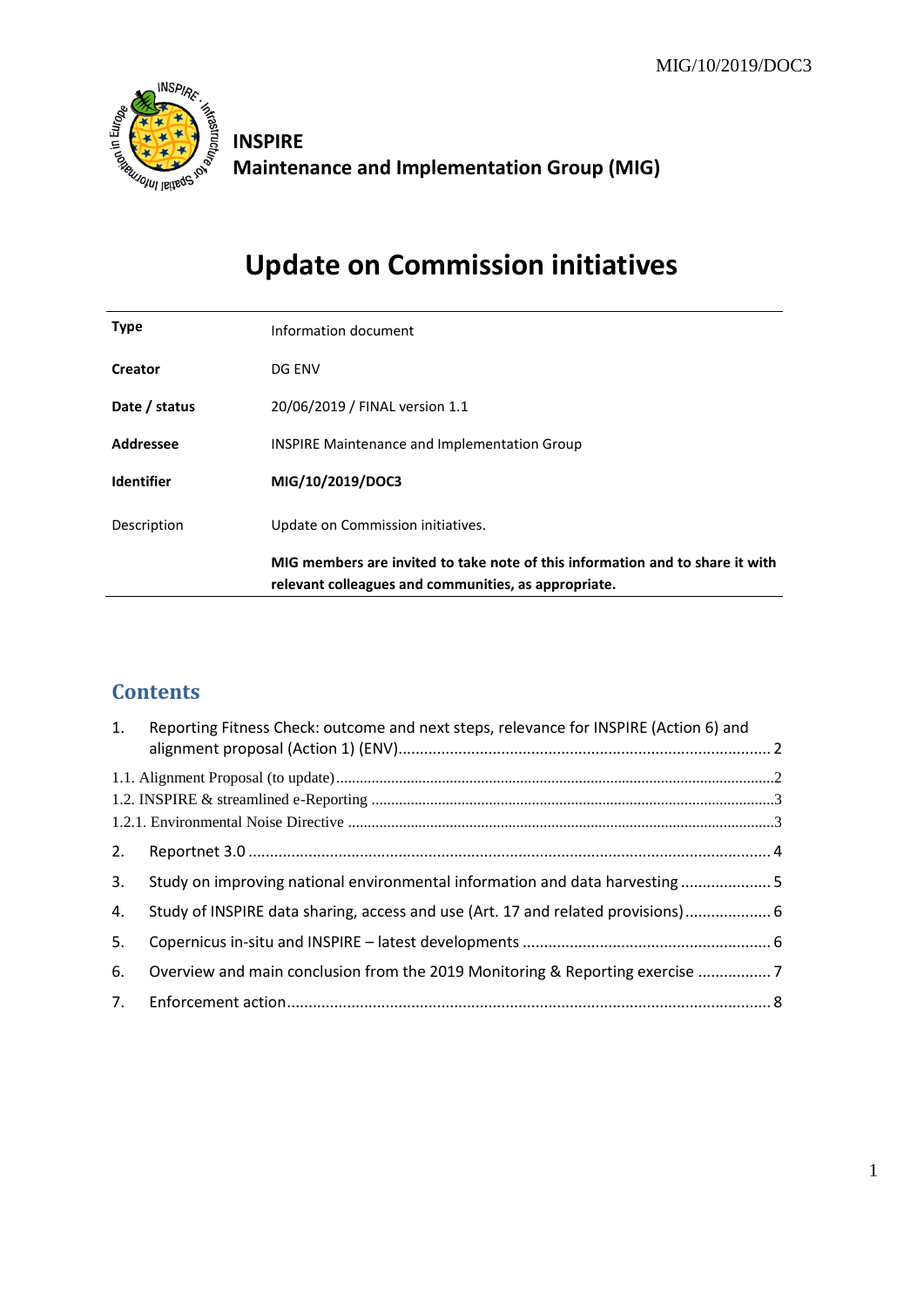# <span id="page-1-0"></span>**1. Reporting Fitness Check: outcome and next steps, relevance for INSPIRE (Action 6) and alignment proposal (Action 1) (ENV)**

## <span id="page-1-1"></span>**1.1. Alignment Proposal (to update)**

The [Proposal](http://ec.europa.eu/environment/legal/reporting/pdf/1_EN_ACT_part1.pdf) on alignment of reporting obligations in the field of environment policy was adopted on 21 May 2019.

The new rules on alignment of reporting obligations in the field of environment policy will cut red tape for administrations and simplify procedures for businesses involved in reporting and regulatory monitoring. In addition, policymakers will have access to higher quality information to support decisions, and citizens will have better access to information on important issues that affect them.

The new Regulation will be published in the EU's Official Journal and will enter into force on the following day, while some provisions will only be applicable as of 2020 and 2022.

#### **Background**

The proposal implements action 1 of the Fitness Check evaluation [action plan.](http://ec.europa.eu/environment/legal/reporting/pdf/action_plan_env_issues.pdf) This alignment proposal has been prepared on the basis of the evidence in the Fitness Check evaluation and other evaluations that were recently carried out on individual pieces of legislation. The alignment proposal's objectives are to improve the evidence base for implementing EU policy, increase transparency for the public and simplify reporting with a view to reducing administrative burden. It covers 10 pieces of environmental legislation:

- [Sewage Sludge Directive](https://eur-lex.europa.eu/legal-content/EN/TXT/?uri=CELEX:31986L0278)
- [Noise Directive](https://eur-lex.europa.eu/legal-content/EN/TXT/?uri=celex%3A32002L0049)
- [Infrastructure for Spatial Information in the European Community \(INSPIRE\) Directive](https://eur-lex.europa.eu/legal-content/EN/TXT/?uri=CELEX:32007L0002)
- [Birds Directive](https://eur-lex.europa.eu/legal-content/EN/TXT/?uri=CELEX%3A32009L0147)
- [European Pollutant Release and Transfer Register \(E-PRTR\) Regulation](https://eur-lex.europa.eu/legal-content/EN/ALL/?uri=CELEX:32006R0166)
- [Animal Testing Directive](https://eur-lex.europa.eu/legal-content/EN/TXT/?uri=celex%3A32010L0063)
- [EU Timber Regulation](https://eur-lex.europa.eu/legal-content/EN/TXT/?uri=CELEX:32010R0995)
- [Forest Law Enforcement, Governance and Trade \(FLEGT\) Regulation](https://eur-lex.europa.eu/legal-content/EN/TXT/?uri=CELEX:32005R2173)
- [Convention on the International Trade in Endangered Species of Wild Fauna and Flora](https://eur-lex.europa.eu/legal-content/EN/ALL/?uri=CELEX%3A31997R0338)  [\(CITES\) Regulation \(EC\)](https://eur-lex.europa.eu/legal-content/EN/ALL/?uri=CELEX%3A31997R0338)
- **[Environmental Liability Directive](https://eur-lex.europa.eu/legal-content/EN/TXT/?uri=LEGISSUM%3Al28120)**

For several pieces of legislation, the reference of using INSPIRE in the monitoring and reporting process was introduced. In addition, the following changes to the INSPIRE Directive related to monitoring and reporting are introduced:

- Article 21 is amended as follows:
	- (a) in paragraph 2, the introductory sentence is replaced by the following: "No later than 31 March every year Member States shall update and publish their summary report. This report, which shall be made public by the Commission services assisted by the European Environment Agency, shall include summary descriptions of:";
	- (b) paragraph 3 of Article 21 is deleted;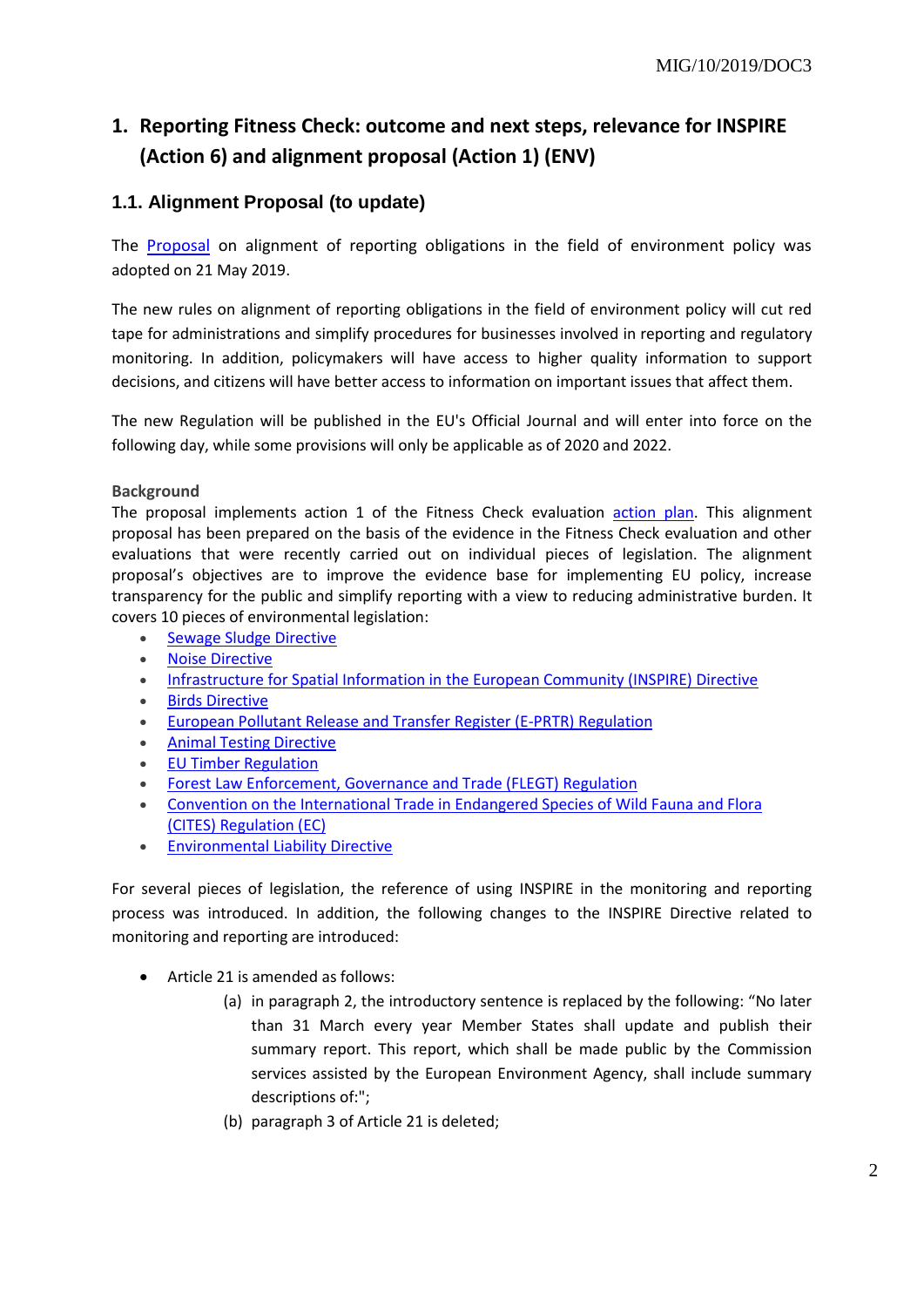Article 23 is replaced by the following:

"The European Environment Agency shall publish and update annually the Union-wide overview on the basis of metadata and data made available by the Member States through network services in accordance with Article 21. The Union-wide overview shall include, as appropriate, indicators for outputs, results and impacts of this Directive, Union-wide overview maps and Member State overview reports.

The Commission shall, at regular intervals, carry out an evaluation of this Directive. The evaluation shall be based, inter alia, on the following elements:

(a) the experience gathered with the implementation of this Directive;

(b) the information collected by Member States in accordance with Article 21 and the Union-wide overviews compiled by the European Environment Agency;

(c) relevant scientific, analytical data;

(d) other information including relevant scientific, analytical data required on the basis of the Better Regulation guidelines, in particular by relying on efficient and effective information management processes.".

### <span id="page-2-0"></span>**1.2. INSPIRE & streamlined e-Reporting**

#### <span id="page-2-1"></span>**1.2.1. Environmental Noise Directive**

In the last NOISE REGULATORY COMMITTEE (25/09/2018) the progress on INSPIRE implementation for the priority eReporting use case in general and the NOISE Directive specifically was presented. An update of the high-level streamlining roadmap and future actions to align reporting under the Environmental Noise Directive and implementation of the INSPIRE Directive was presented and discussed.

#### **Roadmap and status of planned actions**

- Q3/18 Q3/19: develop common reporting model and process aligned with Reportnet 3.0; address implementation gaps.
	- o **Ongoing**. A first draft model was presented for discussion at the EIONET-NRC meeting to all the noise representatives from the EEA countries on 14-15 May.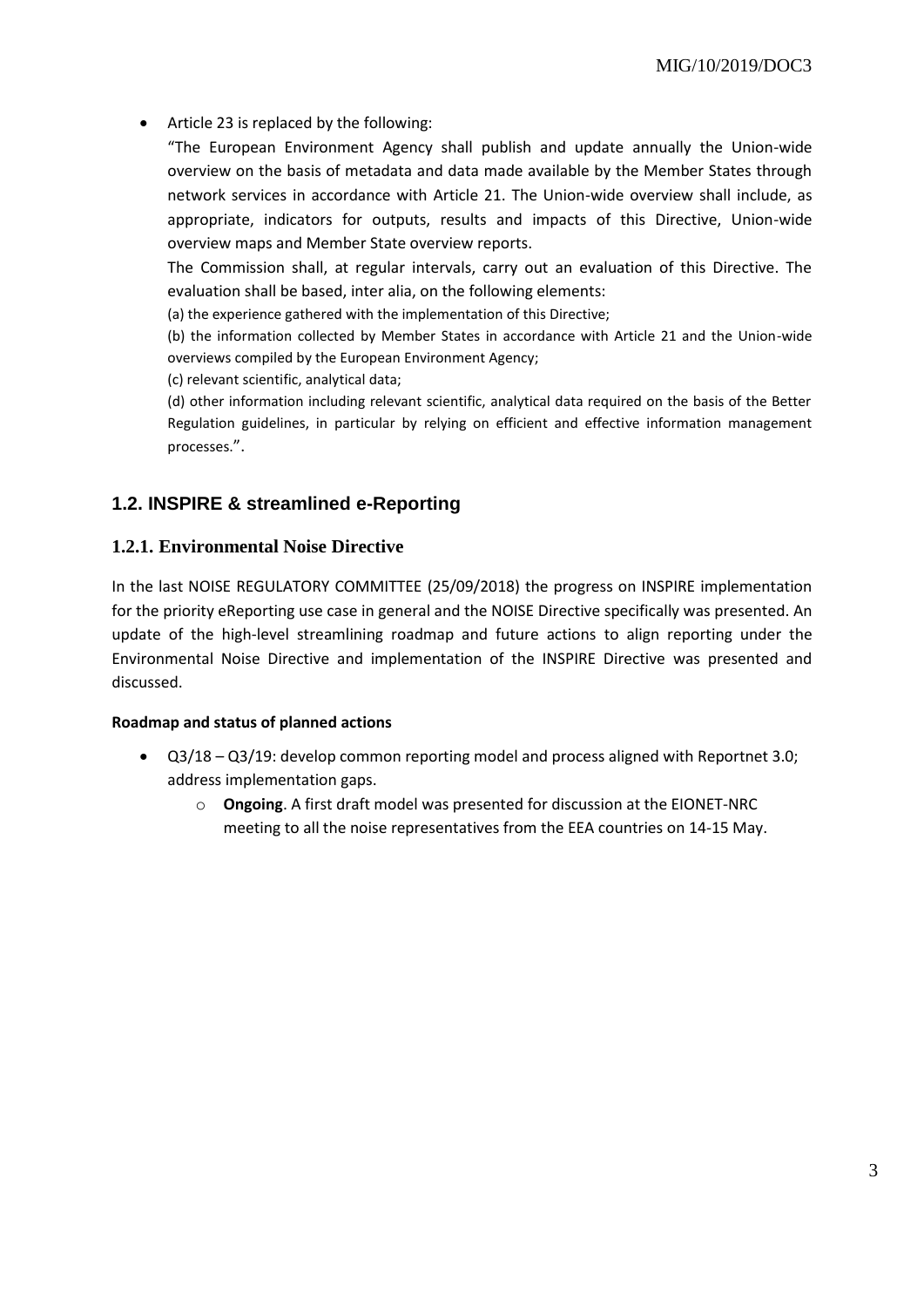

- Q4/19 Q4/20: common reporting model and process implementation by Member States (INSPIRE interoperability deadline in 2020)
- 2021: Test e-reporting model & process (MS/EEA/ENV)
- 2022: next NOISE reporting cycle NOISE reporting and INSPIRE obligations aligned

## <span id="page-3-0"></span>**2. Reportnet 3.0**

To promote and modernise eReporting with the latest IT solutions, the EEA is working to develop Reportnet 3.0. This modern reporting infrastructure will integrate new ideas about reporting, take into account national capabilities and produce a platform that can support the new challenges in reporting for the future periods.

The Reportnet 3.0 project has been initiated in 2018 to be finalized at the end of 2020. After the planning phase concluded late 2018, the execution phase is focussing on design and development of the modernised platform and started in the beginning of 2019 as scheduled. The activities regarding the design and development will run under the framework contract signed on January 2019 with the awarded company, the Tracasa/Altia consortium from Spain.

In the first months of 2019, the technical architecture was designed and the user stories were outlined in accordance with the DG Environment 10 step guidance (Vademecum for Streamlining Environmental Reporting) to describe how each Reportnet 3.0 user (data provider/reporter, data custodian, helpdesk) interacts with the system. These activities defined the features and functionalities of the system that needs to be developed.

As of May 2019, the concrete software development activities are kicked-off. The progress regarding the development will be presented in the demo, beta and first candidate releases scheduled for the end of June, September and December 2019 respectively. The demo version of Reportnet 3.0 will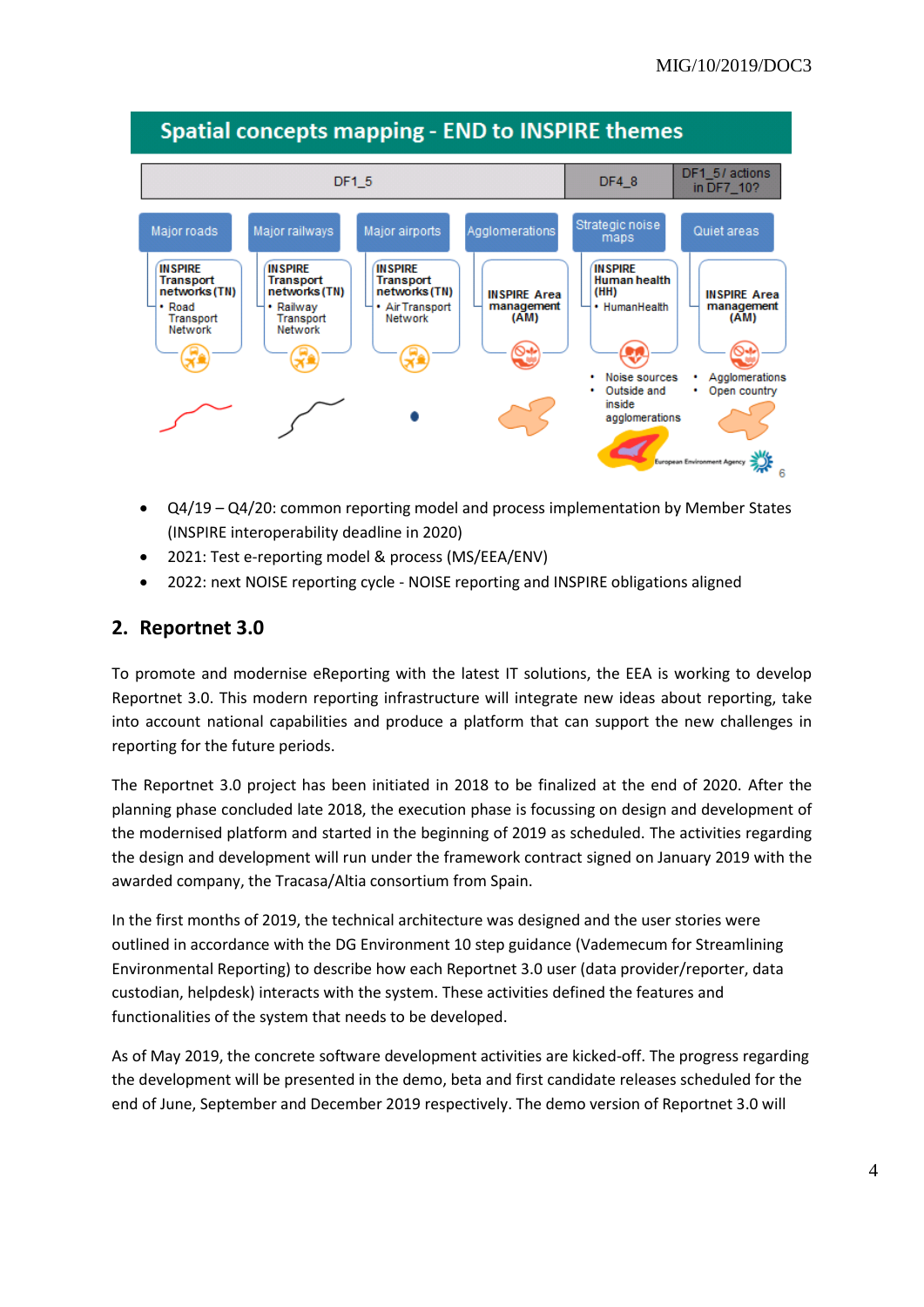include simple features of the system, whereas the beta version will demonstrate the implementation of two selected pilot data flows and highlight the benefit of Reportnet 3.0 over the existing system: higher performance and stability; decreased burden in data delivery; timelier and, higher quality data and reduced manual intervention for reporters.

In the meantime, the Reporting Obligations Database (ROD) will be upgraded with associated Reportnet 3.0 features (View Obligation Details, Search and Find Obligations, View lists of Obligations) and a new version of the United Notification System (UNS) will be developed by the end of October.

The project to deliver the initial Reportnet 3.0 system is expected to run until the end of 2020. The migration of the reported data will start during this time and continue together with further system developments beyond the duration of this project.

The final deliverables and the communication material produced under the project are publicly available from this link:<https://projects.eionet.europa.eu/reportnet-3.0-project-public>

## <span id="page-4-0"></span>**3. Study on improving national environmental information and data harvesting**

The Commission launched a service request for the promotion of best practices for national environmental information systems and tools for data harvesting. The project was carried out by a Consortium of Consultants led by Wageningen University and Research (the Project Consortium) and will be concluded end of June 2019 (see www.eis-data.eu):

- The Project Consortium organised three workshops with stakeholders on Environmental Information Systems (EIS).
- The Project Consortium compiled an overview of the accessibility of environmental information through existing environmental information portals in each Member State based on four selected criteria: content, data sharing, usability and governance.
- There were three tasks involved, linked to Actions 4 and 5 of the Action Plan:
	- o Task 1 covered the mapping of the national environmental information systems, development of criteria to assess these and the drafting of guidance on best practices, including recommendations on active dissemination of environmental information.
	- o Task 2 aimed to address the topic of harvesting by exploring the available technologies and drafting a roadmap and recommendations on how reporting can use this concept.
	- o Task 3 included developing a demonstrator tool to test the concept of modernizing reporting by linking harvesting technologies with the publicly available data on national portals and pointing out current challenges and opportunities in a feasibility study.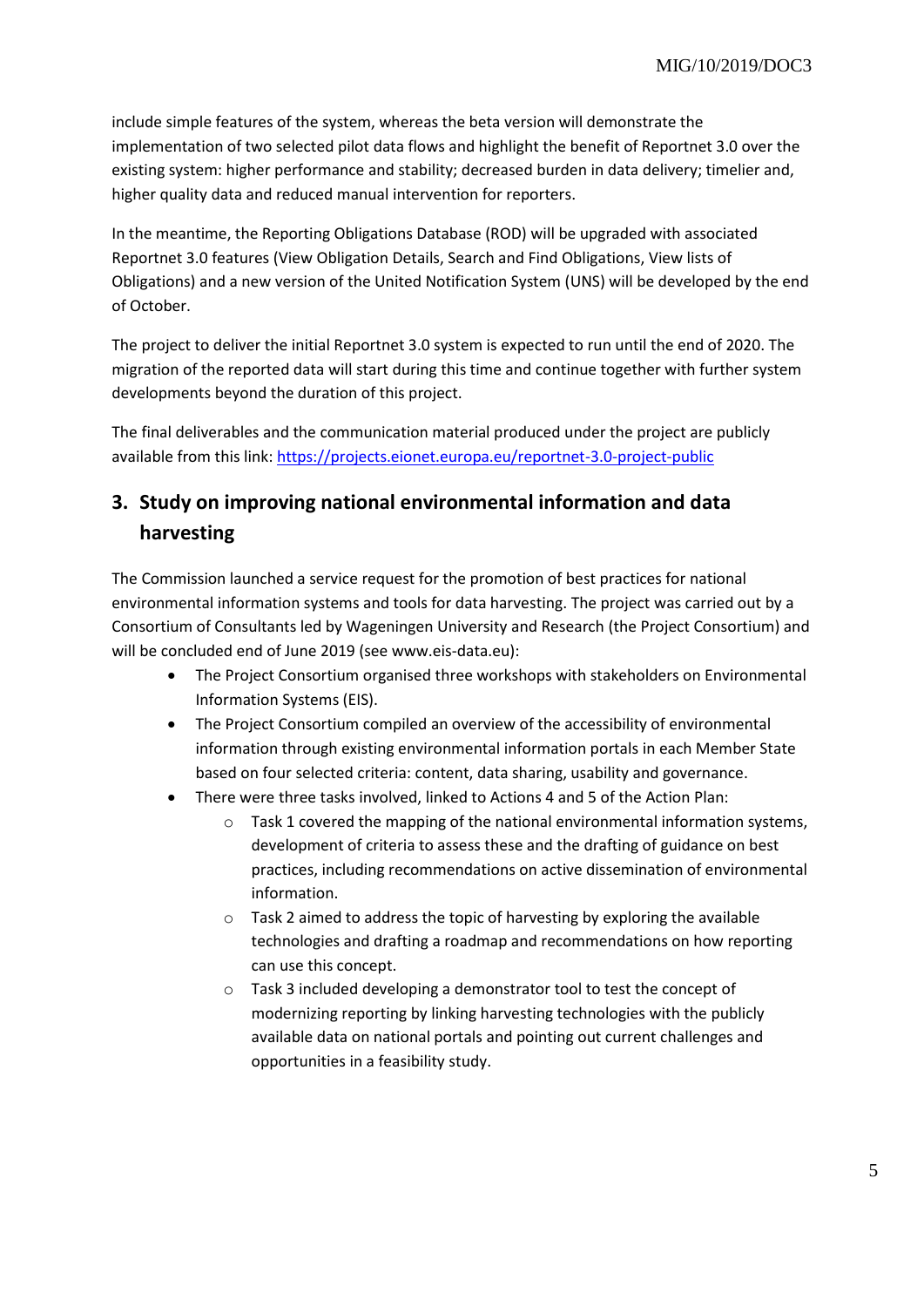The project overall confirmed the premises at the beginning that there is an enormous amount of environmental information available in the Member States which can potentially be used for harvesting purposes. Technology is not the main barrier. Instead, data governance, knowledge, capacities and resources vary widely between Member States and often prevent the effective sharing and re-using of environmental information.

One of the key results of the project to promote good practices will be the guidance document that provides good practices for setting up and improving the dissemination of environmental information and data through EISs.

# <span id="page-5-0"></span>**4. Study of INSPIRE data sharing, access and use (Art. 17 and related provisions)**

To evaluate the shortcomings of the national data policies in relation to Article 17 of the Directive in more detail, the Commission has launched a study for the "Evaluation and assessment of INSPIRE Directive 2007/2/EC data sharing between public authorities and public access and use provisions". The final deliverables of this study are expected by end of June 2019.

Preliminary outcomes of the study show that additional efforts are needed to further harmonise data policies and licenses for data reuse in the Member states. Benefits can be expected from further aligning Article 17 on data sharing of the INSPIRE Directive with the new Directive on Open Data and on the re-use of public sector information.

## <span id="page-5-1"></span>**5. Copernicus in-situ and INSPIRE – latest developments**

As entrusted entity for the Copernicus in-situ component, EEA is working on locating downloadable and harmonised INSPIRE compliant Hydrography (HY) and Buildings (BU) spatial datasets in response to Copernicus requirements. The work is focused on priority countries identified by the Copernicus Emergency Management Service and EU28 Member States in general, and the goal is to construct and maintain so-called multi-country data sets for use primarily by Copernicus Services.

The HY and BU data models and necessary processing steps to ingest both INSPIRE compliant and non-compliant 'almost INSPIRE' data into a simplified 'multi-country' spatial database have been developed and testing is on-going.

As regards the Copernicus Reference Data Access Portal (CORDA), at the end of first quarter 2019, more than 2200 links to geospatial data sets from 257 national and regional data providers were available for use by the Copernicus Services. This content of the portal is based on the needs expressed by the Copernicus services. Due to national data polices, some data is only available to Copernicus services. News about CORDA are regularly updated at

[https://corda.eea.europa.eu/\\_layouts/15/CORDANews/CORDANews.aspx](https://corda.eea.europa.eu/_layouts/15/CORDANews/CORDANews.aspx) . General news about the in-situ service are published at [https://insitu.copernicus.eu/news.](https://insitu.copernicus.eu/news)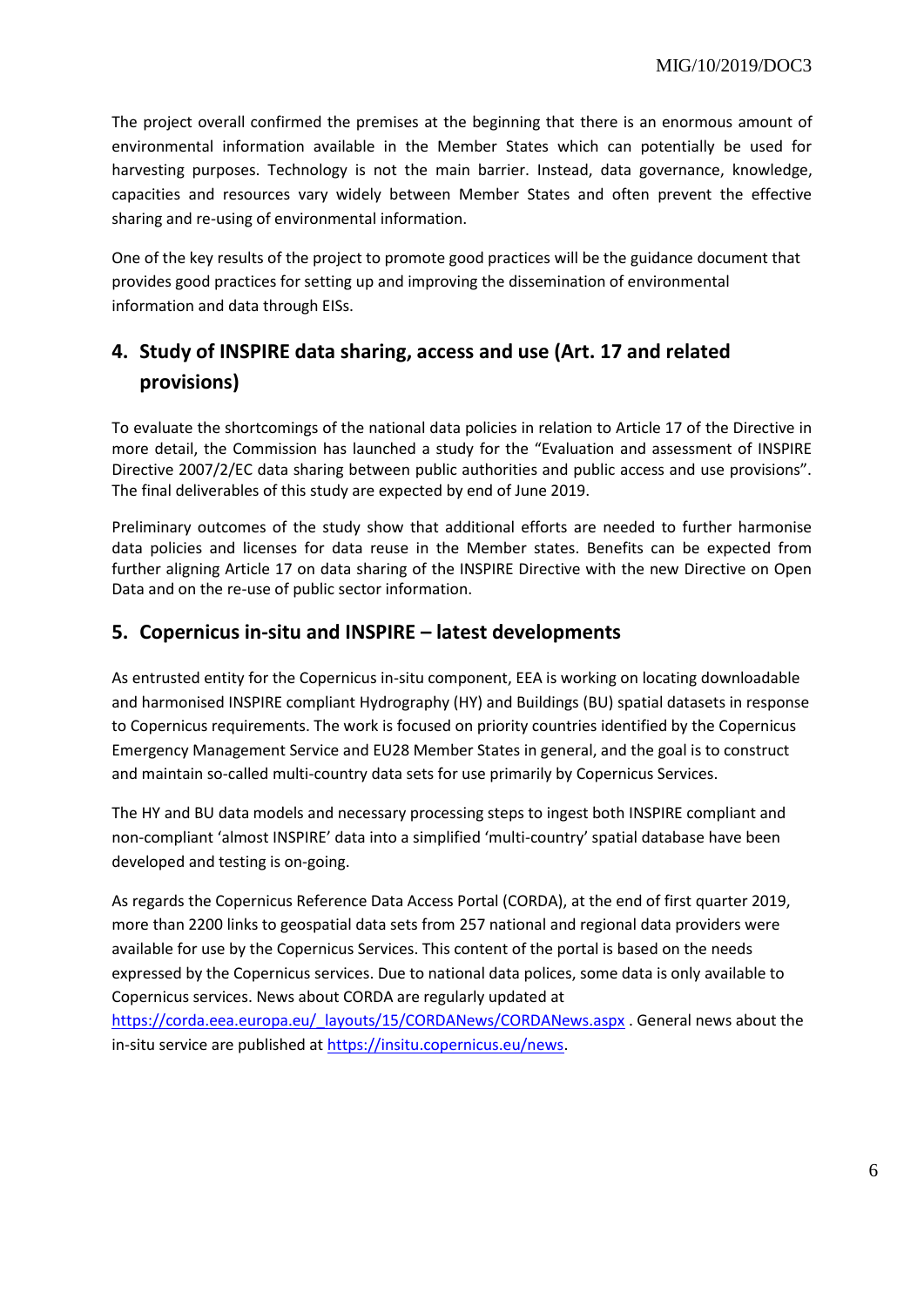# <span id="page-6-0"></span>**6. Overview and main conclusion from the 2019 Monitoring & Reporting exercise**

By 15 May 2019 Member States were due to submit their annual INSPIRE monitoring information, with reference year 2018, and the tri-annual implementation report (i.e. updated country fiches), in pursuance of the art. 21 of the INSPIRE Directive and the Commission Decision No 2009/442 as regards monitoring and reporting. The amended INSPIRE Directive, with its updated art. 21, and the subsequent revision of the Monitoring and Reporting Decision are only expected to enter into force in June 2019, so the previous provisions still applied by the referred May deadline.

As in the last monitoring round, a Reporter Guidance Document<sup>1</sup> was provided to guide INSPIRE reporters through the different systems during this year's monitoring and reporting exercise together.

#### **Annual monitoring obligation**

Since 2013 the annual INSPIRE monitoring information has been formally submitted through Reportnet<sup>2</sup>, the EEA's electronic infrastructure for data collection. Reportnet provides online questionnaires (web forms) to help INSPIRE National Reporters to create, modify, save and modify the monitoring file. Member States were also encouraged to use the INSPIRE dashboard sandbox<sup>3</sup> to harvest the content of their national catalogues, validate their results and create automatically a compliant INSPIRE monitoring file to be then uploaded in Reportnet. This sandbox functionality is restricted to the national INSPIRE reporters and is used by a significant number of countries. During the preparation and submission process, which lasted a couple of months (March to May 2019), the EEA provided support to many Member State national reporters both in the process of harvesting their catalogue records and in the creation of a valid monitoring file.

All EU countries formally submitted their monitoring file in time. All the monitoring files were subsequently uploaded to the official INSPIRE dashboard<sup>4</sup>, which provides public access to all monitoring information seamlessly since 2010.

After a first quick analysis of the 2019 annual monitoring results<sup>5</sup>, we can conclude that:

- There is still an ascending number of reported INSPIRE datasets, especially in Annex III, with a relatively stable number of Annex I and II datasets. Five countries (FR, DE, IT, PL and UK) account for the vast majority (96%) of datasets reported.
- Around 79% of the datasets are labelled with themes from Annex III, while 14% use themes from Annex I and 9% Annex II.
- There is also an increase in the number of reported INSPIRE services. As in the case of last year, FR accounts for almost 60% of all services reported across Europe.
- There is a moderate increase in the reported number of view (16%) and download services (9% more) with respect to 2018 monitoring exercise. In total, 56% of reported network services are download services, while 42% account for view services.

**<sup>.</sup>** <sup>1</sup> [http://cdr.eionet.europa.eu/help/INSPIRE\\_ReportingGuidance2019\\_v1.0.pdf](http://cdr.eionet.europa.eu/help/INSPIRE_ReportingGuidance2019_v1.0.pdf)

<sup>2</sup> https://www.eionet.europa.eu/reportnet

<sup>3</sup> https://sandbox-inspire-dashboard.eea.europa.eu/#/

<sup>&</sup>lt;sup>4</sup> [https://inspire-dashboard.eea.europa.eu/#/.](https://inspire-dashboard.eea.europa.eu/#/) Please note that slight change in the URL - no "/change" at the end of the URL anymore

<sup>5</sup> This includes both EU and EFTA countries.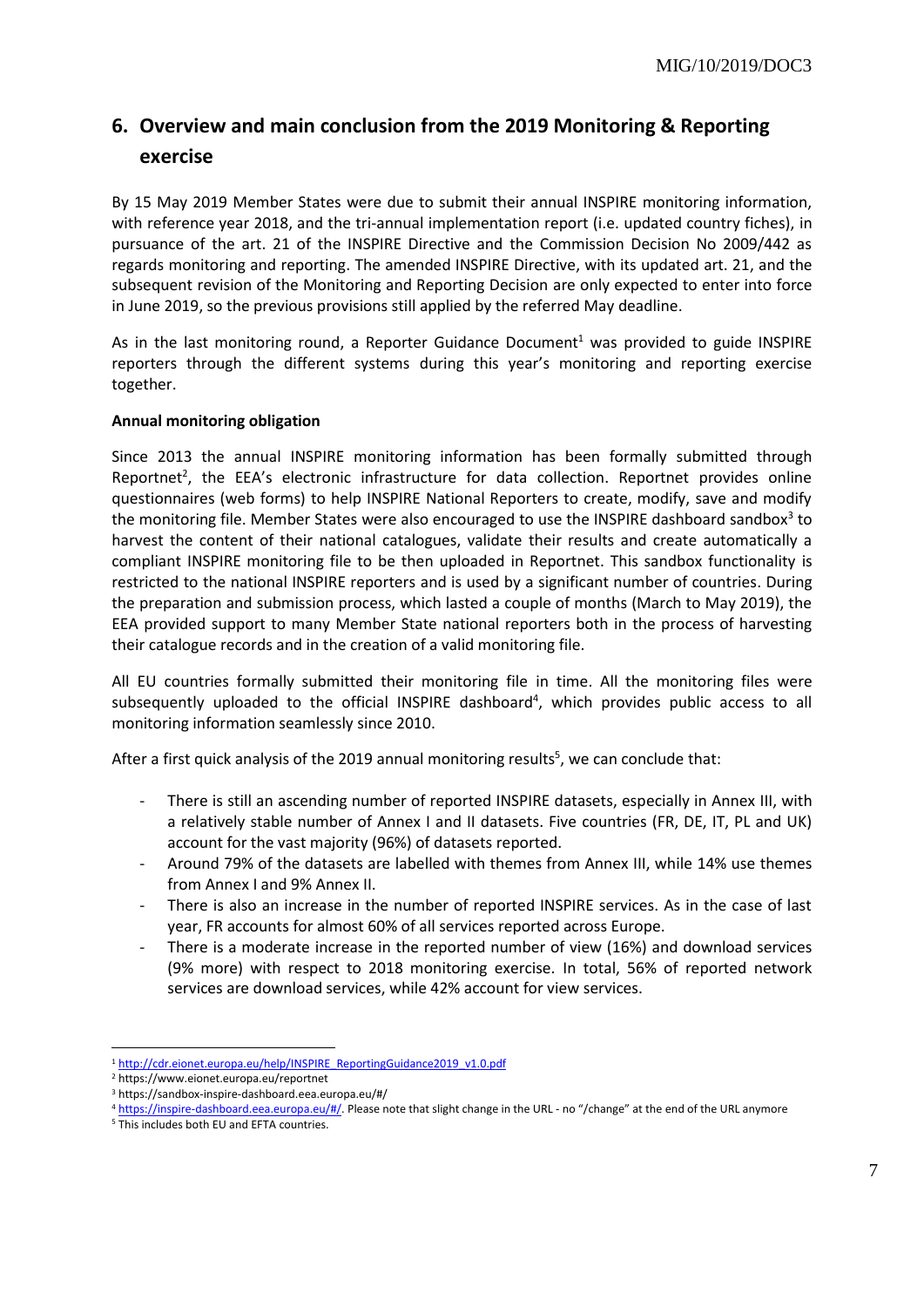- The average percentage of spatial data sets and services metadata conformity<sup>6</sup> reported continues its ascending trend and is now around 95%.
- The average percentage of self-declared conformity in network services per country has decreased slightly and is now only above 50%. However, the number of reported services has increased slightly (16% more view services, 9% more download services).
- The number of self-declared conformant datasets with respect to the Annex data specifications is increasing, especially for Annex III, but surprisingly not in a significant manner in the case of Annex I or II.
- In comparison with the total number of reported datasets, 51% of Annex I datasets are declared to be conformant, while this percentage is lower in the case of Annex II (10%) and Annex III (14%). Overall, only 19% of all datasets are declared to be conformant with the IR on interoperability of spatial datasets and services.

Differences with respect to the geoportal statistics (i.e. number of datasets and services available) will be analysed in order to draw some conclusions that can help subsequent monitoring rounds.

#### **Tri-annual implementation report**

As the amendment of the Directive had not been adopted by the 15 May deadline, Member States were also due to submit the tri-annual implementation report this year. The Commission encouraged Member States to submit an annual update of the summary report published after the 2016 reporting exercise via the country fiche editor set up for that purpose by the Joint Research Centre of the European Commission<sup>7</sup>. The country fiche editor was designed to support update of *State of Play* part of the country fiches. It was open for national reporters from 25th March.

Here is the statistics of reporting by 15 May 2019:

- Member States that updated country fiches: BE, BG, CZ, DK, DE, EE, IE, EL, ES, HR, LV, LT, LU, HU, MT, NL, AT, PL, PT, RO, SI, SK, FI, SE, UK.
- Member States without updated country fiches: FR and IT
- Member States that provided full Report: CY (through the ROD)
- Member States that provided updates in national languages: PL, EE, BG, AT
- EFTA countries that updated country fiches: IS and LI (both in national languages)
- EFTA countries without updated country fiches: CH and NO

## <span id="page-7-0"></span>**7. Enforcement action**

The list of data sets that are a priority under environmental legislation was communicated to Member States by two letters and was also made available on the WIKI. The first letter was sent to all Member States on 21 December 2017 (ARES(2017)6316317) requesting them to allow access and download of priority data sets by 15 May 2018. The second letter was sent to all Member States on 25 July 2018 (Ares(2018)3946754) requesting them to inform the Commission of their priority data sets and where these data sets are accessible (i.e. a link to the respective view and download services) by 15 October 2018. The Commission based its assessment of the fulfilment of the

1

<sup>&</sup>lt;sup>6</sup> Calculated against the old geoportal harvesting checker, now phased out.

<sup>7</sup> <https://inspire.ec.europa.eu/countryfiche>